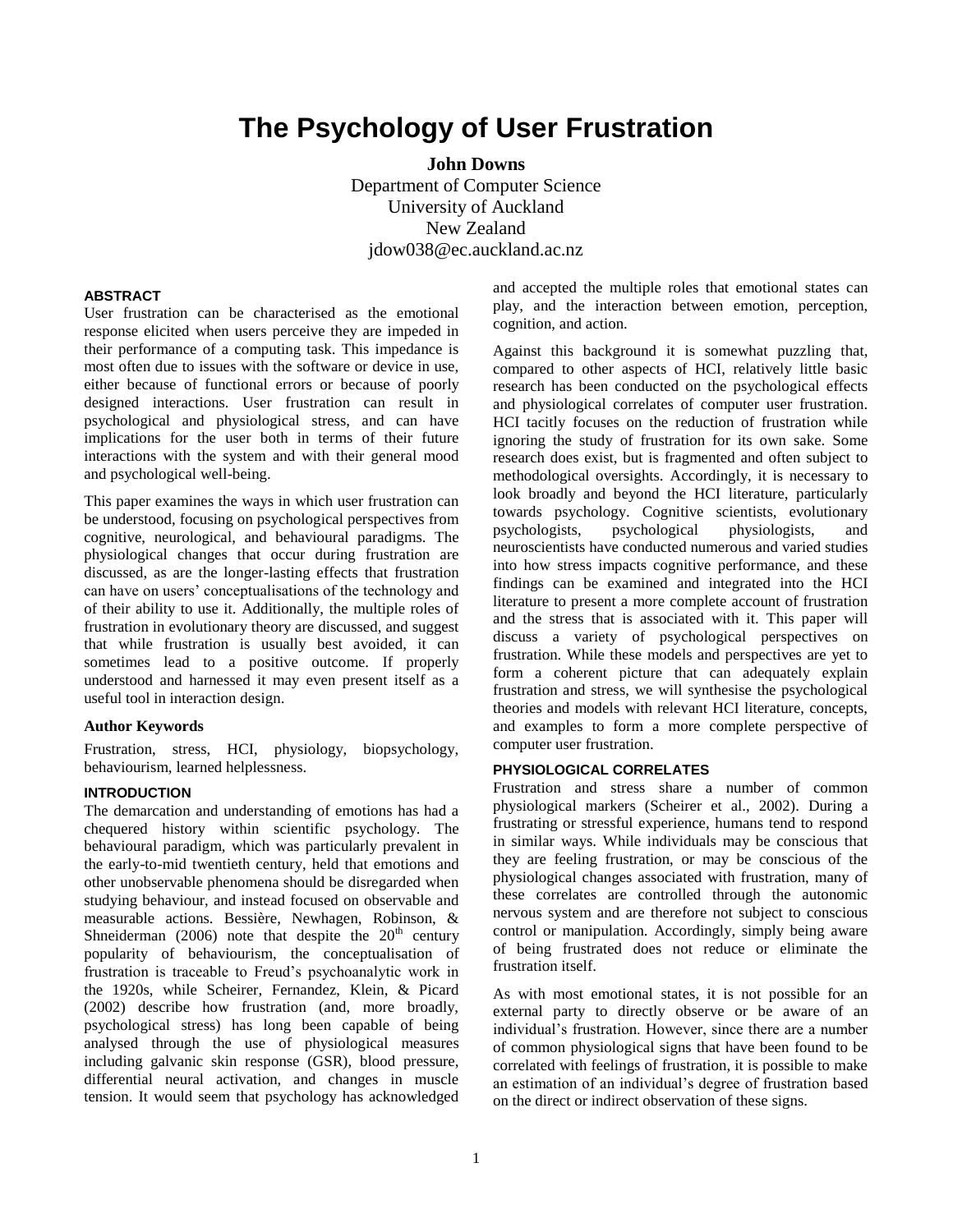Scheirer et al. (2002) describe two common physical signs that indicate stress and frustration. The galvanic skin response (GSR) is based on analysing the conductivity of the skin, which changes markedly during periods of acute stress. This is usually measured through the placement of electrodes at suitable locations on the body, and is one primary component of the so-called 'lie detector test'. The blood volume pressure (BVP) of an individual also provides an indication as to their levels of frustration and stress, with higher blood pressure indicating higher levels of stress. Both of these signs can be measured through the use of digital sensors placed in appropriate places on a user's body, and can be useful tools to gauge a user"s frustration level during a particular task.

Hazlett (2003) notes that facial expressions are often correlated with internal stress or frustration, and that humans tend to use facial expressions when gauging the mood of others. It is possible to quantitatively analyse human facial expressions through the use of electromyography (EMG), which measures muscular activity through the placement of sensors on particular parts of a user's face. Hazlett (2003) used this technique with users of a computer system and found that changes in specific facial muscles were significantly correlated with user frustration. However, this type of technique has the main disadvantage that it requires sensors to be placed in precise locations on a user"s face, and this is unlikely to be comfortable for any period of time. While it is also possible to indirectly measure facial expressions through the use of computer vision, such techniques are much less accurate and have a greater degree of variability than measuring the muscles directly.

Puri, Olson, Pavlidis, Levine, & Starren (2005) also describe the use of facial information to judge user frustration, but instead focus on thermal imaging; when individuals perceive frustration and stress, they are likely to become flushed and the temperature of their face will increase. Such changes were detected by thermal cameras, and the validity of the measure was established by correlating the thermal imaging results with another accepted measure of frustration–that of energy expenditure (EE), which analyses the amount of oxygen that an individual is inhaling and is predicated on the assumption that respiration increases (and additional oxygen is used) in higher-stress situations. The thermal imaging results were significantly correlated with the EE results, indicating that the measure is psychometrically valid. Thermal imaging presents an advantage in that it is a completely non-invasive measurement technique; unlike many other measures it does not require any sensors to be placed on or inside a person"s body. However, it does require a thermal camera, which is prohibitively expensive for most usage scenarios, and also requires considerable computing power and image processing for the results to be interpreted. As such, this type of technology has largely been confined to the research lab, and researchers such as Puri et al. (2005) have had to

perform post-hoc analyses of the thermal scans, making this type of data particularly difficult and time-consuming to collect and interpret.

Additional measures are also thought to be correlated with stress, but are harder to interpret–and are particularly difficult to use in an HCI context. For example, electroencephalography (EEG) measures overall brain activity, and while it is possible to retrospectively differentiate brain activity patterns during periods of stress from baseline periods, this is very hard to draw any meaning from. Likewise, it is possible to measure the levels of the hormones cortisol and adrenalin (epinephrine) through analysis of saliva, but this is difficult to do inside most HCI experimental paradigms. Finally, Murray & Arnott (1993) discuss the findings that vocal speech differs depending on an individual"s emotional state, and suggest that this may be analysed to determine whether a user is stressed. However, this type of analysis is not yet reliable enough to be used to determine any arbitrary individual"s stress or frustration levels.

## **CORRELATING PHYSIOLOGY WITH HCI**

HCI presents interesting challenges and requires suitable experimental paradigms when studying frustrating experiences. Scheirer et al. (2002), for example, discuss the creation of a game that intentionally frustrates its users by appearing to "lock up" at random intervals. Their paradigm, in which they correlate the user"s behaviour with measures of physiological arousal and stress, can be adapted to a range of other experimental research into this area. However, to date, there have been limited studies that attempt to do so.

While some studies (e.g. Puri et al., 2005; Scheirer et al., 2002) have successfully measured frustration using one or a combination of the physiological measure described above, it is unlikely that any of these measures will be in widespread use in the foreseeable future. Human physiology and psychology is extremely complex, and at any given point in time a particular individual will have a large number of factors influencing their mood and stress levels. Gilleade & Dix (2004) note the difficulty in obtaining a reliable baseline of frustration levels for a user in order to compare later stress levels: a number of factors (general wellbeing, exercise levels, physiological and sexual arousal, etc) will alter some or all of the signs that can be used to determine stress levels, and it is not currently possible to isolate individual factors that contribute to each of these levels.

With this caveat notwithstanding, a number of researchers have attempted to find suitable physiological measures for conducting laboratory-based HCI experiments. Unlike ethnographic and real-world studies, laboratory experiments present an opportunity to control (to some degree, at least) the external factors that a user may be experiencing. They also have the advantage of allowing baseline data to be captured before an experimental condition begins. It has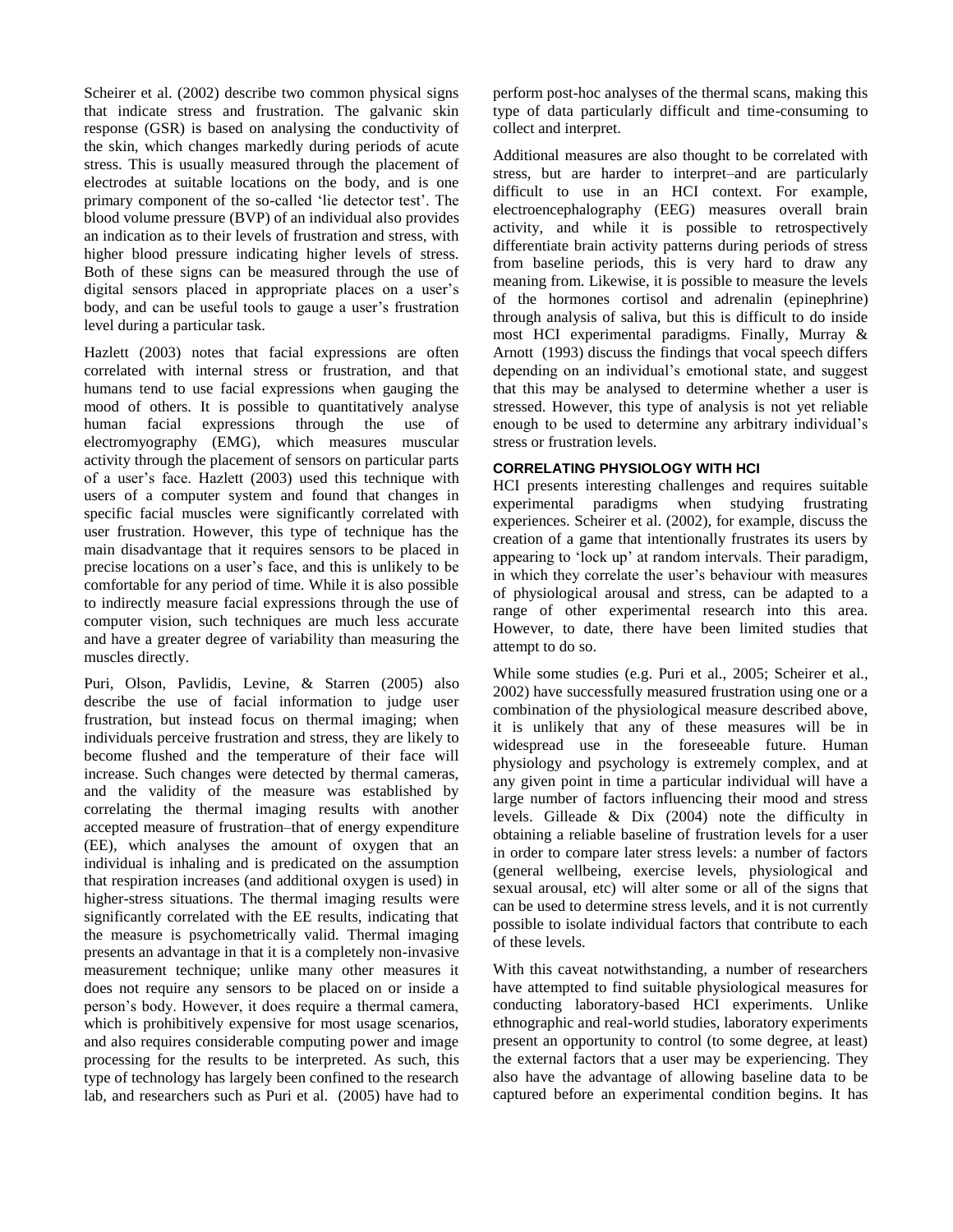been demonstrated (e.g. by Scheirer et al. (2002)) that some physiological measures can be calculated while users undergo usability tests, and that these measures can then be correlated with user behaviour and system functionality to find particularly frustrating, annoying, and stressful components of an interaction.

Ideally, this type of analysis should be possible beyond the research lab and into real-world environments. Systems should be able to determine when a user is frustrated or stressed and adapt their behaviour accordingly. This adaptation could take the form of silently redirecting the user to another function or part of an interface if the user is repeatedly experiencing frustration at a particular element, or it may result in the software detecting the user"s stress levels and allowing them to focus on a task without interruption. While this type of adaptation is conceivable, as previously noted it is difficult to conclusively determine a user"s stress levels and make appropriate judgments. Additionally, the monetary cost of the technology to measure these factors is currently prohibitive, and many of the sensors are intrusive and unlikely to be adopted on a mass scale. Even camera-based systems have the disadvantage of requiring users to stay within the camera"s field of vision–and, depending on the analysis, may require the user to stay in the same position to allow the system to make appropriate comparisons.

In an effort to work around some of these constraints, some researchers have incorporated physiological sensors into a computer mouse (described in Wensveen, Overbeeke, & Djajadiningrat, 2000); others have suggested analysing indirect measures such as the pressure with which a user presses buttons on a keyboard or keypad (e.g. Gilleade & Dix, 2004). While both of these techniques are relatively non-intrusive, they are less used than others and are also less accurate. However, research in this area is ongoing, and a growing number of researchers believe that these types of non-invasive measures (and others, such as cameras) may be increasingly useful for determining a user's psychological state as the technology improves.

Another useful, and slightly less ambitious, application of this technology might be to collect data from a user that indicates various physiological precursors and subtle factors that may occur before a user starts to consciously feel frustrated. This could provide useful research information both on the software interaction and on the nature of the physiology of frustration; ultimately, it may be possible for a system to detect a user beginning to exhibit unconscious signs of frustration and allow the system to deal with this silently, pre-empting any psychological stress before it occurs.

## **THE ROLES OF FRUSTRATION**

Until this point, and in most emotion and HCI literature, frustration has generally been understood as a negative emotional state and one to be avoided if at all possible. However, psychologists are increasingly coming to understand that frustration is both necessary and useful for a variety of reasons. By understanding the roles of frustration it may be possible to not only appreciate its evolutionary role, but also to use it appropriately for practical and applied purposes.

In order to understand the evolutionary role of frustration it is important to appreciate the role of emotion in general. Bessière et al. (2006) discuss the perspective that emotion can be regarded as providing prototypical reactions; emotional schemas suggest appropriate actions for a given situation. This means that organisms experience automatic and innate emotional reactions to situations, and that these emotions provide guidance on useful actions to perform. For example, in response to another person physically harming you, you would likely feel anger towards the person; this anger would implicitly suggest that an appropriate response (from an evolutionary perspective) is to behave violently towards the perpetrator. Through processes of social conditioning we are retrained to avoid reacting instinctively and to instead consider socially and morally appropriate responses to situations. However, emotion provides an unconscious and efficient heuristic to indicate what should occur and (to a lesser extent) why. As such, emotion is an adaptive mechanism that can assist an organism during processes of natural selection.

Bessière et al. (2006) also discuss the function of emotion from an information processing perspective. The information processing model in cognitive psychology suggests that the mind is optimised to receive information, to process it in various ways, and to make appropriate output responses. This model includes the idea that the mind is also subject to a number of constraints, and that a variety of filtering mechanisms determine what the mind will process; these filters are collectively known as 'attention'. Attentional filters (a term initially coined by Broadbent, 1958) can include contextual expectations, results of previous perceptions, and cues from internal and external sources. Bessière et al. (2006) argue that emotion is another type of attentional filter, and that during particular types of emotion–including frustration–attention is filtered to ensure that only information that is relevant to the task at hand is processed. As noted above, this type of filtering could be mirrored by software that is capable of adapting to users' stress levels; unnecessary or distracting components of an interaction could be removed while a user is under stress.

Most psychologists now accept that frustration and stress are emotions that are correlated with physiological and psychological arousal (Bessière et al., 2006). In times of stress, an individual"s cognitive performance can increase, its attentional patterns adapt, and the brain prepares the body for action. In many situations this type of arousal is advantageous, and from an evolutionary perspective would present a clear survival advantage. However, this type of arousal is only useful to a point (Hebb, 1955). There is a level at which arousal begins to decrease cognitive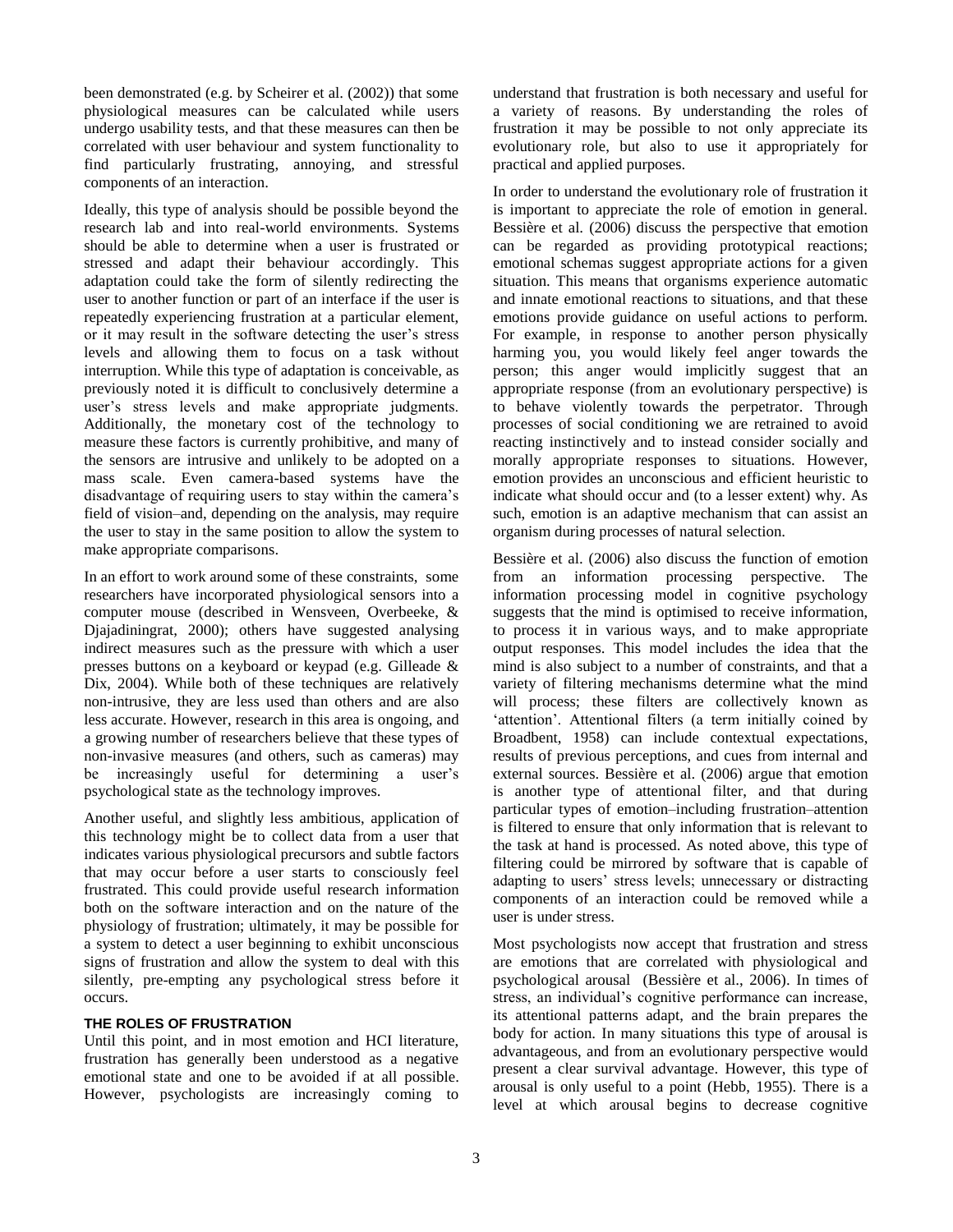performance and presents a disadvantage. Beyond this level, it becomes harder for an organism to function. Therefore, any physical or psychological factors which are intended to affect arousal must be carefully constructed to optimise arousal while minimising cognitive performance deficits. In the case of HCI, this leads to the idea that a moderate amount of stress during a user interaction may present clear and transient advantages, but if this stress is too great, lasts too long, or is apparently irresolvable it may rapidly begin to cause performance deficits which become increasingly difficult to manage–and may, in fact, lead to a feedback loop that causes a user to feel increasingly frustrated and yet become less able to resolve the situation.

Based on this, it is not entirely surprising that a number of studies (as discussed in Bessière et al., 2006) have indicated that the neural substrates involving the evaluation of an experience tend towards a more complex model than simply a "good" or "bad" evaluation of emotional valence (quality). According to these studies, the brain includes separate positive and negative evaluation centres, both of which can be activated by the same stimulus simultaneously; in other words, an experience can both be positive and negative at the same time. While this increases the complexity of modelling the experiential aspect of a stimulus or an interaction, it also allows us to account for the fact that a frustrating experience can, at least at times, be ultimately rewarding. Gilleade & Dix (2004) argue that games use different types of frustration at different times and for different players, and that the outcome of this frustration is often exhilarating. Research in this area is ongoing, and is far from conclusive, but is beginning to indicate how complex and multifaceted even a seemingly straightforward emotional response such as frustration can be.

## **BEHAVIOURISM**

The idea that the removal or resolution of a frustrating event causes exhilaration (Bessière et al., 2006) should be of no great surprise to behaviourists. Behaviourism was popularised in the  $20<sup>th</sup>$  century but has since largely been superseded by cognitive science as the dominant paradigm within scientific psychology. As its name suggests, behaviourism is solely concerned with the actions of organisms and has little to say about thought, emotion, and other seemingly abstract concepts. By purely focusing on the behaviour of an organism and the ways in which this behaviour can be manipulated, behaviourists found and popularised a great number of laws and constructs which can be used to explain, interpret, and predict behaviour. One major topic within behaviourism, operant conditioning, is based on the premise that a behaviour which is followed by reinforcement (i.e. reward) will be more likely to occur in similar conditions in the future, while a behaviour that is punished will be less likely to occur. One type of reinforcement is negative reinforcement–the removal of an already-present aversive stimulus–which can, when combined with behaviour, increase the probability that the behaviour will occur again.

As stated above and as noted by Bessière et al. (2006), it has been observed by physiological psychologists and others that the removal of a frustrating event often causes exhilaration. When combined with the behaviourist idea of negative reinforcement this begins to form a more coherent and unified picture. Reinforcement causes neurological changes (for example, the release of endogenous opiates, or endorphins) which condition an organism to perform that behaviour again. Another consequence of this neurological change is the exhilaration that is experienced by the organism–such as a user who has recently resolved a computer issue or has completed a difficult level of a game.

Behavioural psychology is not limited to the study of reinforcement; another behavioural construct is useful when considering computer user behaviour. Bessière et al. (2006) conducted research into the types of situational and dispositional factors that predispose users to feeling frustrated, and note that "...we have seen an otherwise smart and productive individual...simply turn away from the challenge and opportunity this new technology has to offer and say "I am not a computer person"". These findings could be considered evidence of learned helplessness. Learned helplessness occurs when an individual or organism is exposed repeatedly to irresolvable situations. After a certain number of trials (the number depends on a variety of experimental and individual factors), the organism"s performance in similar future situations is often severely inhibited, even when those situations are in fact resolvable.

The seminal work on learned helplessness was conducted by Seligman (1975). When he exposed a group of dogs to uncontrollable electric shocks, the dogs initially tried to escape the shocks, although their attempts to do so were thwarted by the experimenters. After several trials, the dogs were placed in a different apparatus and were given shocks that they could actually avoid by jumping over a small wall. However, the dogs hardly attempted to escape, instead simply lying down and whining while the shocks were given. A control group of dogs was given the opportunity to avoid the shocks throughout the whole experiment and they did not exhibit this learned helplessness behaviour.

Learned helplessness has since been demonstrated in a variety of situations and with a number of animal species. While ethical rules would certainly not permit Seligman"s experiment to be repeated, it is possible to replicate the underlying findings using humans. Dor-Shav & Mikulincer (1990) conducted a study using the Raven puzzle task paradigm, in which incomplete visual puzzles are presented and the participant is asked to select a puzzle piece to complete the puzzle. The researchers generally found that individuals–irrespective of their measured tolerance levels for frustration–became increasingly convinced they were not able to complete puzzles that were actually solvable if they had been previously presented with impossible (and, therefore, highly frustrating) puzzles. They also found that the degree to which subjects were inhibited was a function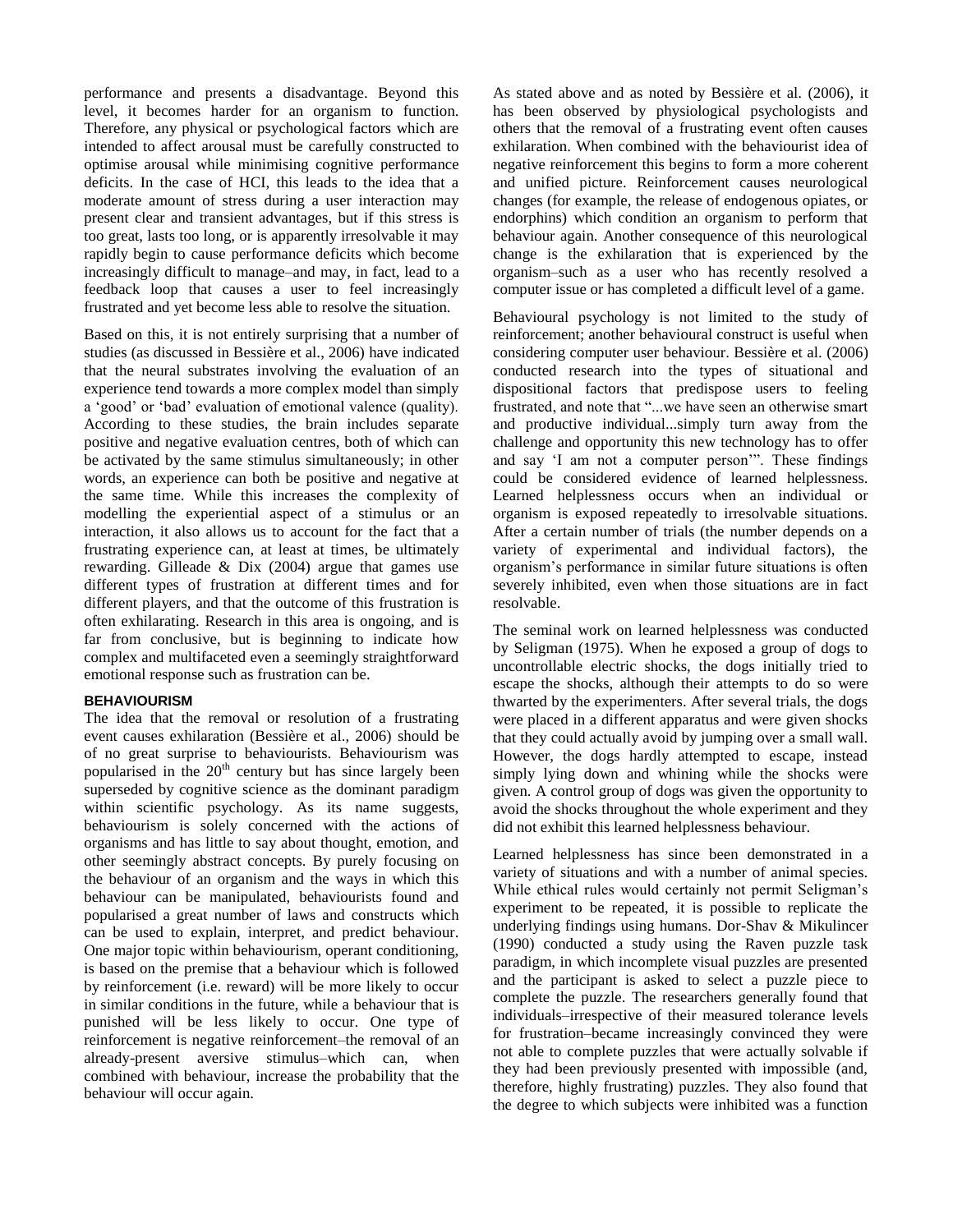of the number of impossible puzzles they had been presented with.

Other studies with both humans and animals have found similar results on a variety of tasks, suggesting that the phenomenon of learned helplessness has severe implications for situations in which individuals must cope with complex and cognitively demanding tasks. It is easy to see that computer use can be viewed as an extension of this phenomenon: if a user is repeatedly frustrated in their attempts to complete a task, behavioural theory suggests that they will ultimately become convinced that their efforts are fruitless and will stop trying. This is consistent with the findings of Bessière et al. (2006).

## **SUMMARY AND FUTURE WORK**

Frustration is an important, and generally undesirable, aspect of human-computer interaction. While the topic has been largely neglected in the HCI literature, it is possible to integrate information from various aspects of psychological research. Psychologists have a variety of paradigms and tools to understand emotions such as frustration and the psychological and physiological stress that accompanies it: physiological psychologists have identified a range of physical markers that indicate an individual is stressed; cognitive and evolutionary psychologists have begun to explore the functional purpose of emotions such as frustration and the various effects it can have; and behavioural psychologists have traditionally focused on the ways in which frustration can affect an organism's behavioural patterns. Other branches of psychology also have perspectives on how emotion and frustration should be researched and understood.

This paper has integrated frustration research from a variety of psychological paradigms, with a focus on how these findings can be interpreted and used in the context of human-computer interaction. HCI has traditionally focused on the reduction, and ultimately the elimination, of frustration in computer interfaces. By understanding behavioural concepts such as reinforcement and learned helplessness, HCI researchers and practitioners can develop an appreciation for the types of processes that human psychology incorporates–and why frustration is such a powerful emotion. By incorporating physiological information into usability tests, and by continuing to explore ways to measure users' emotion through sensors and imaging technology, those with an interest in HCI can take advantage of the wealth of psychological knowledge about stress and frustration and can use this to ensure their software and systems are useful and pleasant to use. Research into improving physiological sensors and making them easier to use in everyday situations is an important and ongoing area, and will have significant implications for both psychology and HCI. Finally, by understanding the evolutionary roles and functions of frustration, it is hoped that HCI researchers will appreciate the complexity of human emotion and will begin to explore the as-yet

untapped potential of using frustration and stress to a user"s advantage in the design of computer systems.

# **REFERENCES**

1. Bessière, K., Newhagen, J. E., Robinson, J. P., & Shneiderman, B. (2006). A model for computer frustration: The role of instrumental and dispositional factors on incident, session, and post-session frustration and mood. *Computers in Human Behavior, 22*(6), 941- 961.

[\(http://linkinghub.elsevier.com.ezproxy.auckland.ac.nz/r](http://linkinghub.elsevier.com.ezproxy.auckland.ac.nz/retrieve/pii/S0747563204000615) [etrieve/pii/S0747563204000615\)](http://linkinghub.elsevier.com.ezproxy.auckland.ac.nz/retrieve/pii/S0747563204000615)

- 2. Broadbent, D. E. (1958). *Perception and communication*. Oxford: Pergamon. [\(http://gateway.ovid.com.ezproxy.auckland.ac.nz/ovidw](http://gateway.ovid.com.ezproxy.auckland.ac.nz/ovidweb.cgi?T=JS&NEWS=N&PAGE=toc&SEARCH=2004-16224.dd&LINKTYPE=asBody&D=psbk) [eb.cgi?T=JS&NEWS=N&PAGE=toc&SEARCH=2004-](http://gateway.ovid.com.ezproxy.auckland.ac.nz/ovidweb.cgi?T=JS&NEWS=N&PAGE=toc&SEARCH=2004-16224.dd&LINKTYPE=asBody&D=psbk) [16224.dd&LINKTYPE=asBody&D=psbk\)](http://gateway.ovid.com.ezproxy.auckland.ac.nz/ovidweb.cgi?T=JS&NEWS=N&PAGE=toc&SEARCH=2004-16224.dd&LINKTYPE=asBody&D=psbk)
- 3. Dor-Shav, N. K., & Mikulincer, M. (1990). Learned helplessness, causal attribution, and response to frustration. *The Journal of General Psychology, 117*(1), 47-58. [\(http://web.ebscohost.com.ezproxy.auckland.ac.nz/ehost](http://web.ebscohost.com.ezproxy.auckland.ac.nz/ehost/detail?vid=1&hid=4&sid=90f39b18-3f7a-47d6-a5b8-2cc2f295ef47%40sessionmgr3) [/detail?vid=1&hid=4&sid=90f39b18-3f7a-47d6-a5b8-](http://web.ebscohost.com.ezproxy.auckland.ac.nz/ehost/detail?vid=1&hid=4&sid=90f39b18-3f7a-47d6-a5b8-2cc2f295ef47%40sessionmgr3) [2cc2f295ef47%40sessionmgr3\)](http://web.ebscohost.com.ezproxy.auckland.ac.nz/ehost/detail?vid=1&hid=4&sid=90f39b18-3f7a-47d6-a5b8-2cc2f295ef47%40sessionmgr3)
- 4. Gilleade, K. M., & Dix, A. (2004). *Using frustration in the design of adaptive videogames*. Paper presented at the Proceedings of the 2004 ACM SIGCHI International Conference on Advances in computer entertainment technology. [\(http://portal.acm.org.ezproxy.auckland.ac.nz/citation.cf](http://portal.acm.org.ezproxy.auckland.ac.nz/citation.cfm?id=1067372)

[m?id=1067372\)](http://portal.acm.org.ezproxy.auckland.ac.nz/citation.cfm?id=1067372)

5. Hazlett, R. (2003). *Measurement of user frustration: a biologic approach*. Paper presented at the CHI '03 extended abstracts on Human factors in computing systems. [\(http://portal.acm.org.ezproxy.auckland.ac.nz/citation.cf](http://portal.acm.org.ezproxy.auckland.ac.nz/citation.cfm?id=765891.765958)

[m?id=765891.765958\)](http://portal.acm.org.ezproxy.auckland.ac.nz/citation.cfm?id=765891.765958)

- 6. Hebb, D. O. (1955). Drives and the C.N.S. (conceptual nervous system). *The Psychological Review, 62*(4), 243-  $254.$ [\(http://ovidsp.tx.ovid.com.ezproxy.auckland.ac.nz/spb/o](http://ovidsp.tx.ovid.com.ezproxy.auckland.ac.nz/spb/ovidweb.cgi?&S=HDNMFPHDBMDDFPFGMCHLNFNKLKPPAA00&Complete+Reference=S.sh.15.16.18%7c1%7c1) [vidweb.cgi?&S=HDNMFPHDBMDDFPFGMCHLNFN](http://ovidsp.tx.ovid.com.ezproxy.auckland.ac.nz/spb/ovidweb.cgi?&S=HDNMFPHDBMDDFPFGMCHLNFNKLKPPAA00&Complete+Reference=S.sh.15.16.18%7c1%7c1) [KLKPPAA00&Complete+Reference=S.sh.15.16.18%7c](http://ovidsp.tx.ovid.com.ezproxy.auckland.ac.nz/spb/ovidweb.cgi?&S=HDNMFPHDBMDDFPFGMCHLNFNKLKPPAA00&Complete+Reference=S.sh.15.16.18%7c1%7c1) [1%7c1\)](http://ovidsp.tx.ovid.com.ezproxy.auckland.ac.nz/spb/ovidweb.cgi?&S=HDNMFPHDBMDDFPFGMCHLNFNKLKPPAA00&Complete+Reference=S.sh.15.16.18%7c1%7c1)
- 7. Murray, I. R., & Arnott, J. L. (1993). Toward the simulation of emotion in synthetic speech: A review of the literature on human vocal emotion. *The Journal of the Acoustical Society of America, 93*(2), 1097-1108. [\(http://link.aip.org.ezproxy.auckland.ac.nz/link/?JASM](http://link.aip.org.ezproxy.auckland.ac.nz/link/?JASMAN/93/1097/1) [AN/93/1097/1\)](http://link.aip.org.ezproxy.auckland.ac.nz/link/?JASMAN/93/1097/1)
- 8. Puri, C., Olson, L., Pavlidis, I., Levine, J., & Starren, J. (2005). *StressCam: non-contact measurement of users' emotional states through thermal imaging*. Paper presented at the CHI '05 extended abstracts on Human factors in computing systems. [\(http://portal.acm.org.ezproxy.auckland.ac.nz/citation.cf](http://portal.acm.org.ezproxy.auckland.ac.nz/citation.cfm?id=1056808.1057007) [m?id=1056808.1057007\)](http://portal.acm.org.ezproxy.auckland.ac.nz/citation.cfm?id=1056808.1057007)